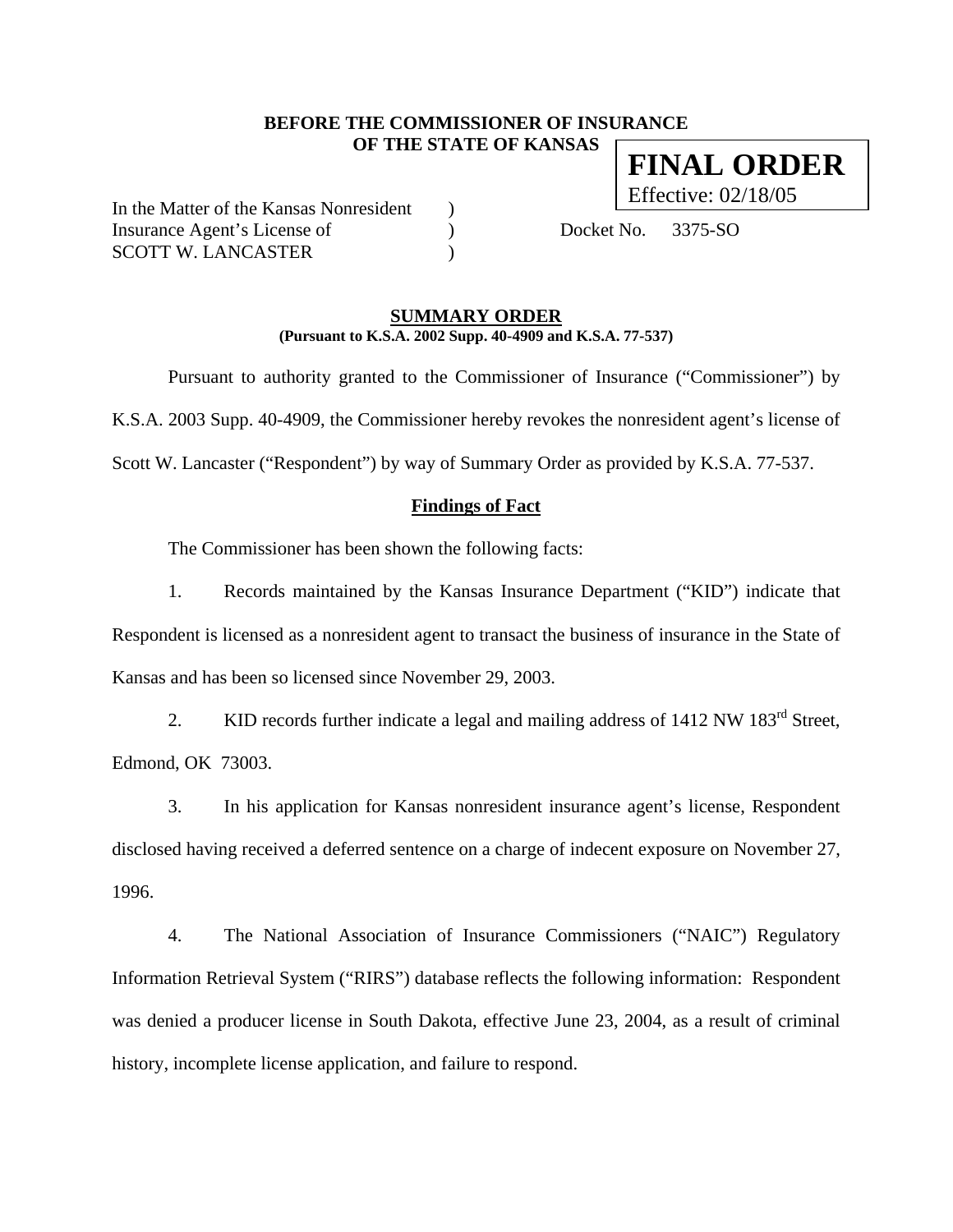5. By letter to Respondent dated August 3, 2004, the KID requested details of the regulatory action and a copy of the order.

6. By letter of August 19, 2004, KID again requested details of the regulatory action and criminal history and advised Respondent that if he failed to reply by September 3, 2004, action would be initiated to revoke his Kansas nonresident insurance agent's license.

7. To date, KID has not received a response from Respondent, returned mail, or notice of a change of address, and Respondent has not otherwise reported the action to KID.

### **Applicable Law**

8. K.S.A. 2003 Supp. 40-4909(a) provides, in relevant part:

"The commissioner may deny, suspend, revoke or refuse renewal of any license issued under this act if the commissioner finds that the applicant or license holder has: (1) Provided incorrect, misleading, incomplete or untrue information in the license application. (2) Violated: (A) Any provision of chapter 40 of the Kansas Statutes Annotated, and amendments thereto, or any rule and regulation promulgated thereunder . . . (9) Had an insurance agent license, or its equivalent, denied, suspended or revoked in any other state, district or territory . . .." K.S.A. 2003 Supp. 40-4909(a).

9. Administrative regulations require that a person licensed in this state as an insurance agent shall, within 30 days of the occurrence, report enumerated events to the Commissioner. Among these events are action against the agent's license by the insurance regulatory official of any other state or territory and a change of name or address. K.A.R. § 40- 7-9.

10. The Commissioner may revoke any license issued under the Insurance Agents Licensing Act if the Commissioner finds that the insurable interests of the public are not properly served under such license. K.S.A. 2003 Supp. 40-4909(b).

2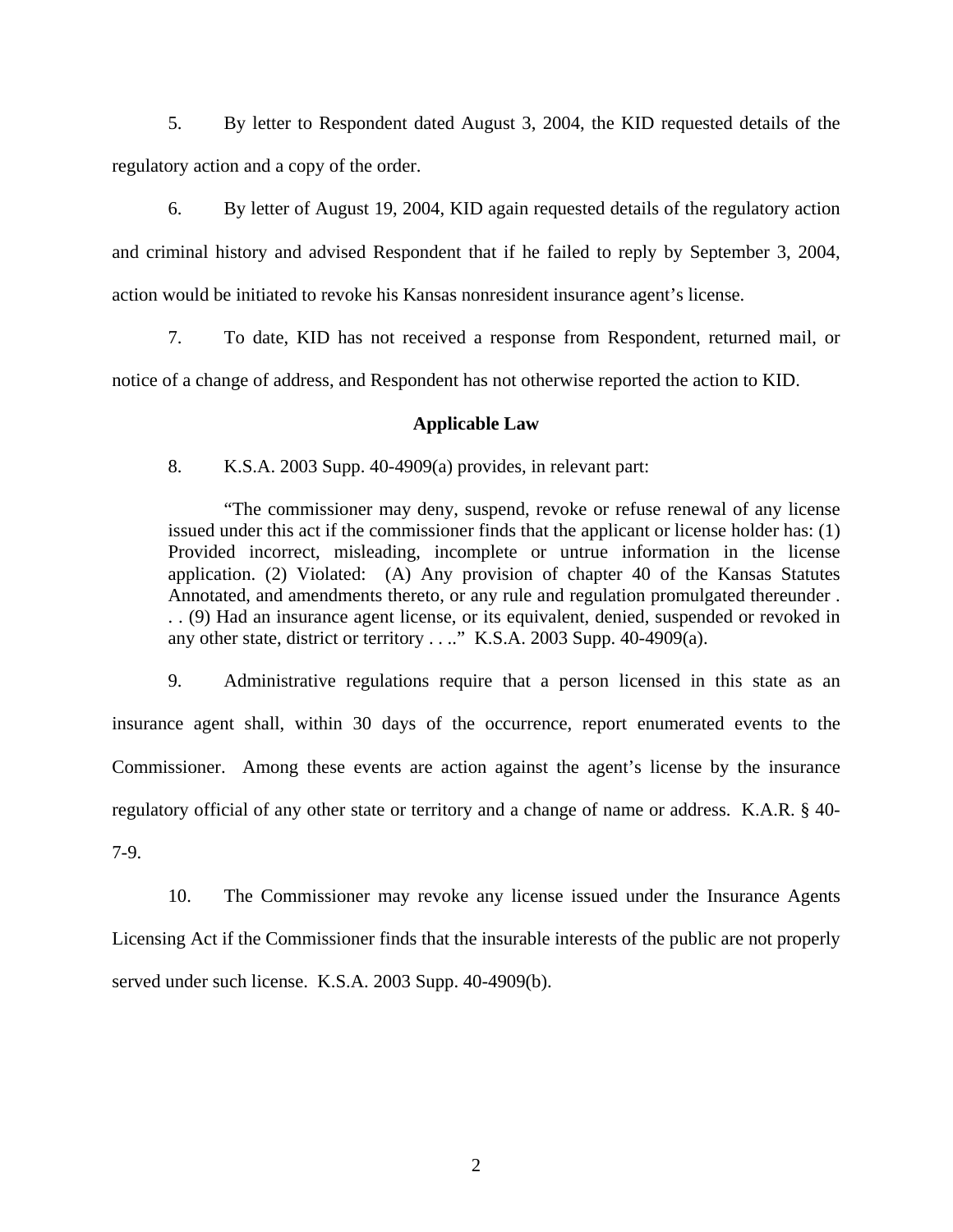#### **Conclusions of Law**

11. The Commissioner has jurisdiction over Respondent as well as the subject matter of this proceeding, and such proceeding is held in the public interest.

12. Based on the information summarized in paragraph 4 above, the Commissioner finds that Respondent failed to report an administrative action to KID as required by K.A.R. §40- 7-9.

13. Also based on the information contained in paragraph 4 above, the Commissioner finds that Respondent has been denied an insurance agent's license in another state.

14. In addition, the Commissioner finds that Respondent has failed to respond to a proper inquiry, leaving doubt whether the South Dakota action was based on the same criminal history as disclosed to KID.

15. The Commissioner concludes that sufficient grounds exist for the revocation of the insurance agent's license of Jesse Respondent pursuant to K.S.A. 2003 Supp. 40-4909(a).

16. The Commissioner also concludes that Respondent's license may be revoked pursuant to K.S.A. 2003 Supp. 40-4909(b) for the protection of the insurable interests of the public because Respondent has failed to respond to a proper inquiry from KID, demonstrating a disregard for the regulatory authority of the Commissioner and a lack of trustworthiness in the conduct of business.

17. Accordingly, the Commissioner finds that Respondent's Kansas nonresident insurance agent's license should be revoked.

18. Based on the facts and circumstances set forth herein, it appears that the use of summary proceedings in this matter is appropriate, in accordance with the provisions set forth in K.S.A. 77-537(a), in that the use of summary proceedings does not violate any provision of the

3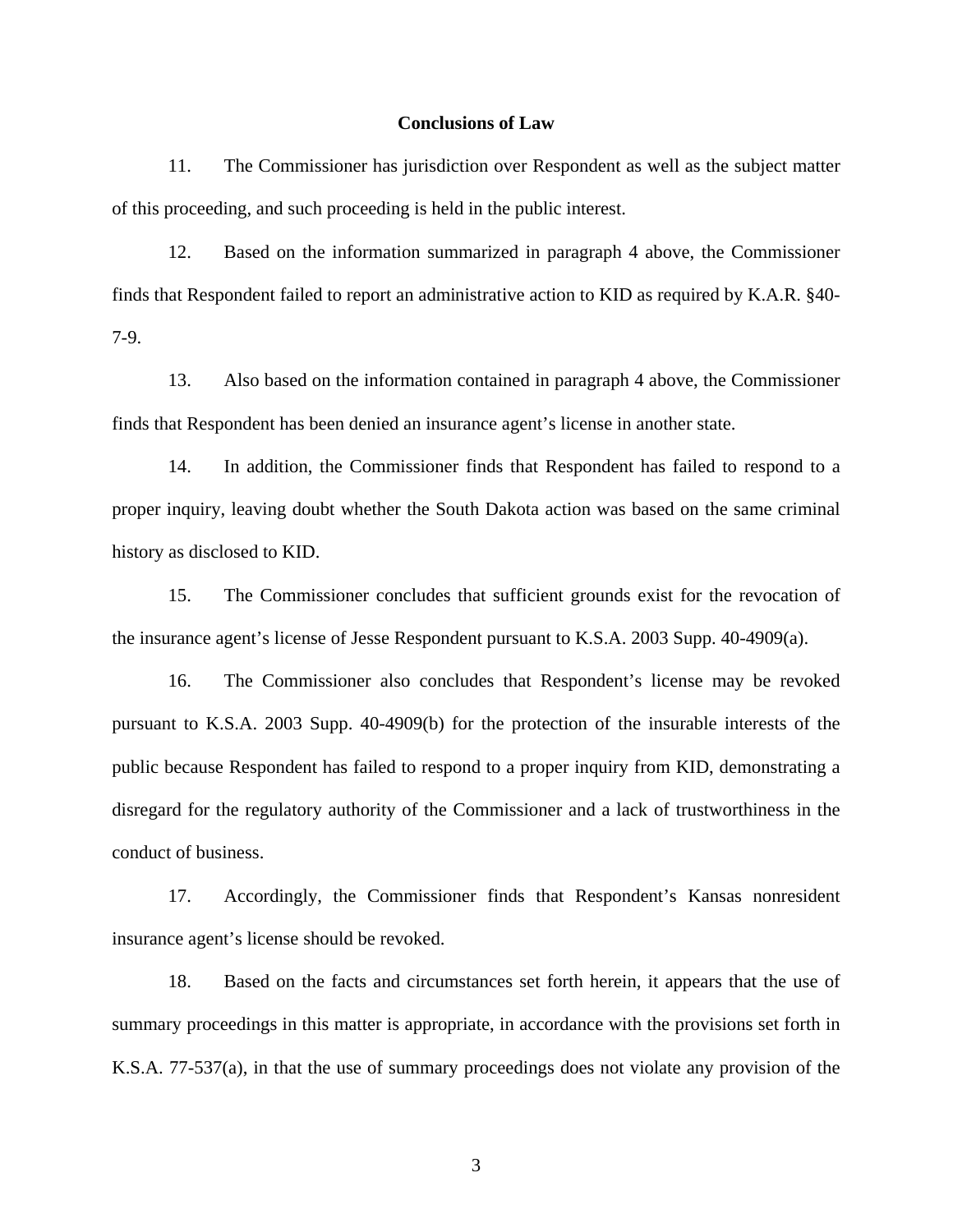law and the protection of the public interest does not require the KID to give notice and opportunity to participate to persons other than Scott W. Lancaster.

**IT IS THEREFORE ORDERED BY THE COMMISSIONER OF INSURANCE THAT** the Kansas nonresident insurance agent's license of Scott W. Lancaster is hereby **REVOKED,** and Scott W. Lancaster is ordered to **CEASE AND DESIST** from engaging in the sale, solicitation, or negotiation of insurance in Kansas or with respect to risks located in Kansas.

**IT IS SO ORDERED THIS \_31st\_ DAY OF JANUARY 2005, IN THE CITY OF TOPEKA, COUNTY OF SHAWNEE, STATE OF KANSAS.** 



 \_/s/ Sandy Praeger\_\_\_\_\_\_\_\_\_\_\_\_\_\_\_\_\_\_\_\_ Sandy Praeger Commissioner of Insurance

 $\angle$ s/ John W. Campbell John W. Campbell General Counsel

**IMPORTANT NOTICE: Respondent herein may have a right to judicial review of this order as provided in the Kansas Act for Judicial Review and Civil Enforcement of Agency Actions, K.S.A. 77-601** *et seq***. The agency officer designated pursuant to K.S.A. 77- 613(e) to receive service of a petition for judicial review on behalf of the KID is John W.**  Campbell, General Counsel, Kansas Insurance Department, 420 S.W. 9<sup>th</sup> St., Topeka, KS **66612-1678.**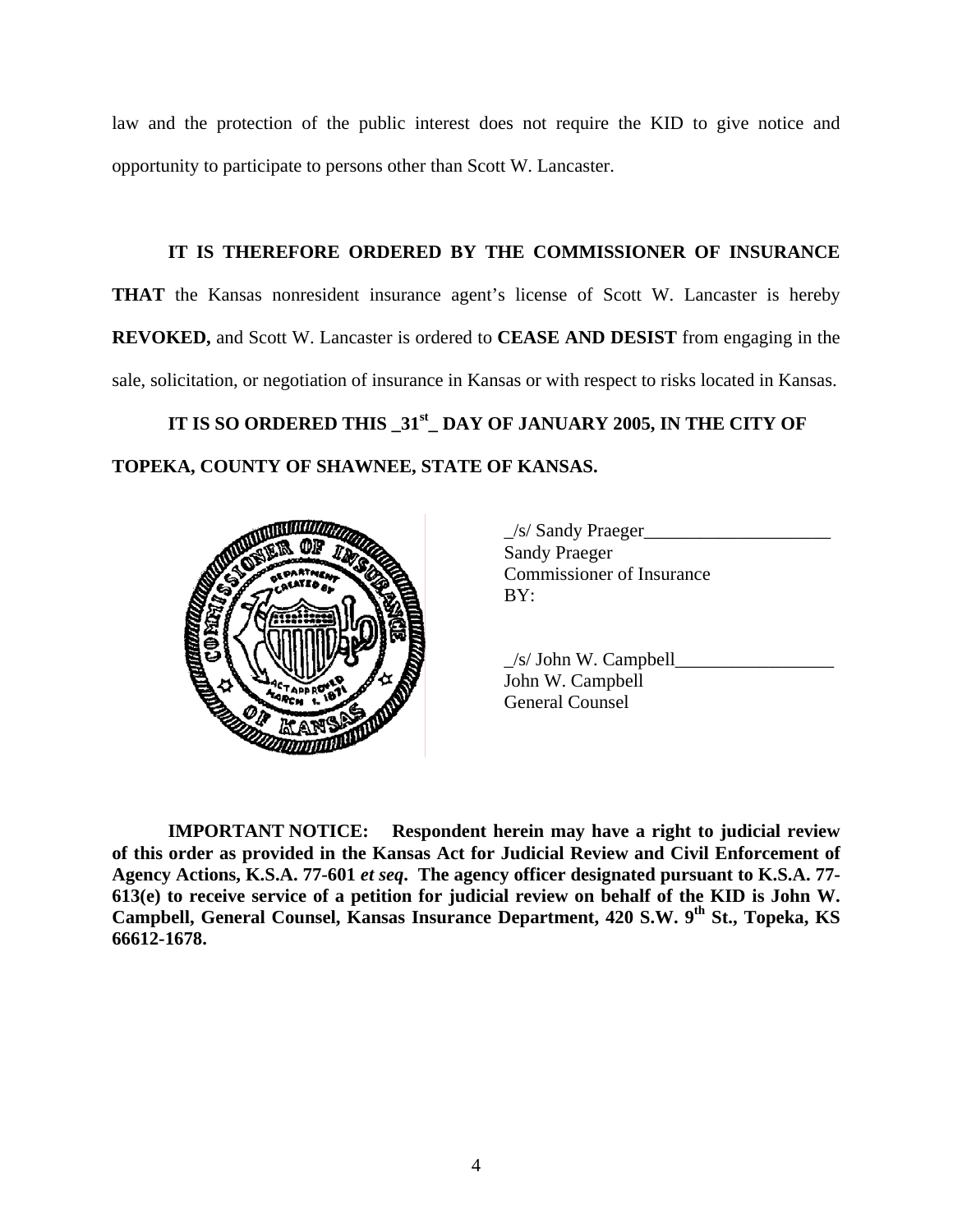# **Certificate of Service**

 The undersigned hereby certifies that she served a true and correct copy of the above and foregoing **Notice** and **Summary Order** on this \_31st \_ day of January 2005, by causing the same to be deposited in the United States Mail, first class postage prepaid, addressed to the following:

Scott W. Lancaster 1412 NW 183<sup>rd</sup> Street Edmond, OK 73003

> \_/s/ Brenda J. Clary\_\_\_\_\_\_\_\_\_\_\_\_\_\_\_\_\_\_\_ Brenda J. Clary